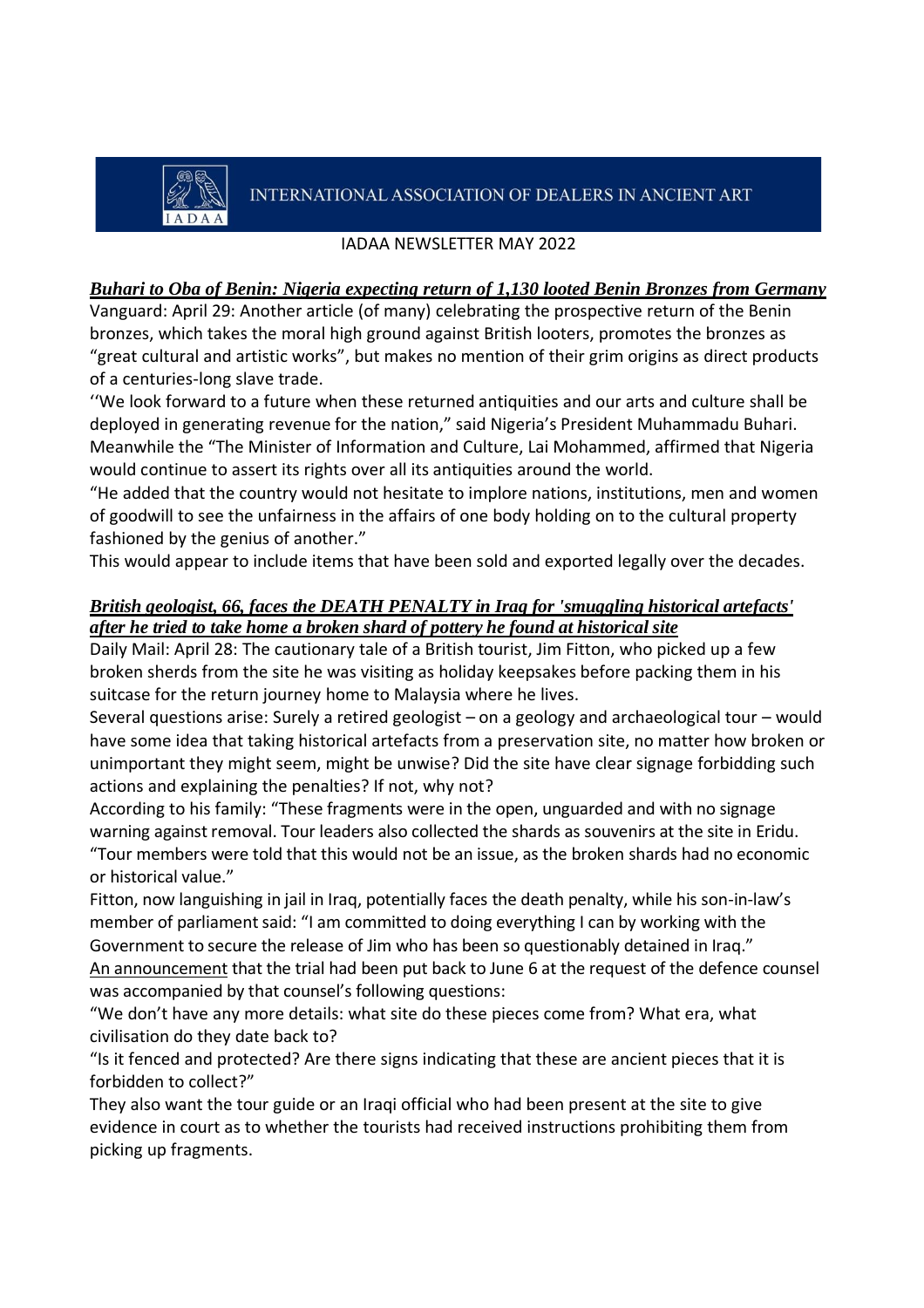*UNESCO/EU Conference: [Strengthening the fight against illicit trafficking of cultural property](https://events.unesco.org/event?id=UNESCOEU_Conference_Strengthening_the_fight_against_illicit_trafficking_of_cultural_property4195937560)* UNESCO: The announcement of this event provides a link back to the  $50<sup>th</sup>$  anniversary campaign *The Real Price of Art…* and to a clue that IADAA might finally have succeeded in getting UNESCO to drop its bogus \$10 billion claim as the annual value of looted cultural property. The clue comes from the notification of when the relevant web page was last updated: April 22. This was the day after IADAA complained directly to Assistant Director General Ernesto Ottone Ramirez about the figure still being published on the page, along with continuing claims by UNESCO – including by Ramirez himself – of other unsubstantiated figures linked to trafficking. Ramirez replied stating: "In recognition of the fact that there are no comprehensive and reliable statistics that would allow us to capture the true scale of illicit trafficking or monetary value of the black market in cultural goods, UNESCO no longer refers to the specific global figures relating to illicit trafficking of cultural property."



Above: Screengrabs taken from UNESCO's website on May 9, 2022. Both show that it was last updated on April 22, the day after IADAA complained to UNESCO's Assistant Director General Ernesto Ottone Ramirez about the false \$10 billion figure. The one on the left, linking through from the promotion of its June 9 event, shows that the figure has been removed. The one on the right, appearing as a UNESCO press release during a Google search, shows the figure still in place.

IADAA welcomes the development. However, a Google search of the campaign linking back to the UNESCO website also shows an updated version where the \$10 billion figure remains in place After the addition of the April 22 update, as our series of screengrabs shows here. Perhaps UNESCO could investigate and clear the matter up by ensuring that no web search turns up the errant figure.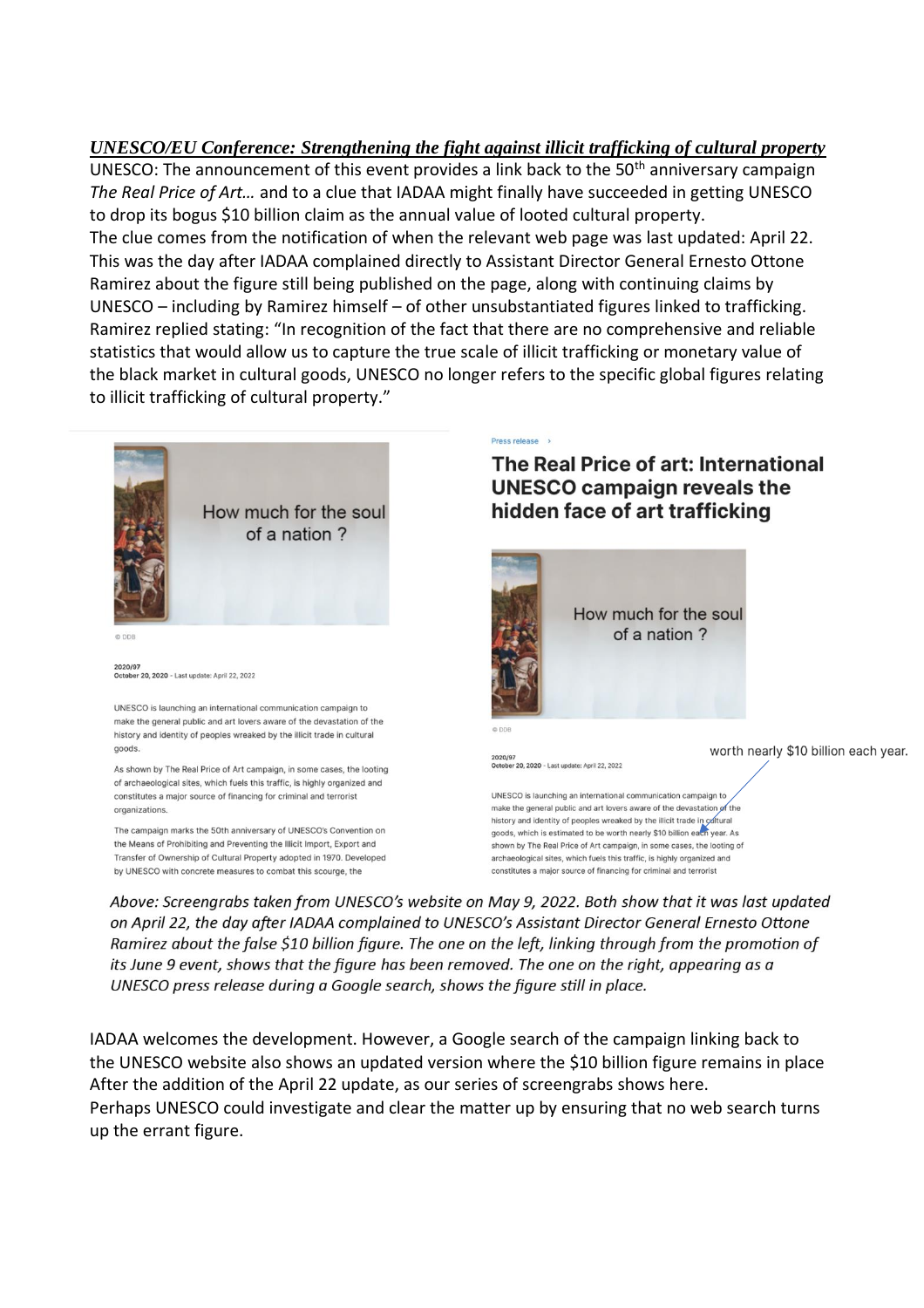It would also be reassuring to receive a response from Assistant Director General Ramirez about the request raised in the same email exchange: whether he and UNESCO would publicly promote their correction, at least to the same degree as they promoted the false figure in the first place, bearing in mind that it was still being used on almost a daily basis in the media to damage the reputation of the art market (see *[Stealing from history: Inside the multi-million dollar illegal](https://www.thenationalnews.com/weekend/2022/05/20/inside-the-multimillion-dollar-illegal-trade-of-artefacts-from-the-middle/)  [trade in artefacts from the Middle East](https://www.thenationalnews.com/weekend/2022/05/20/inside-the-multimillion-dollar-illegal-trade-of-artefacts-from-the-middle/)* below, for example).

In addition, while at least some attempt has been made to remove the false \$10 billion from the website, the same cannot be said about the misleading advertising campaign that accompanied it. [Having exposed how the original campaign was faked](https://iadaa.org/wp-content/uploads/2020/12/IADAA-Newsletter-November-2020.pdf) using images from the archives of the Metropolitan Museum of Art in New York and stock photos from Alamy, IADAA discovered that replacement images also had questionable origins. One still being used in the campaign and illustrated here in a screengrab taken from UNESCO's website on May 9, 2022, shows "Woman with Polos 2650-2350 BC" sitting on a sideboard in a domestic setting as if trafficked and accompanied by the caption claiming that it was stolen from Syria in 2014 during the height of the fighting before being smuggled onto the European market. However, an investigation published by IADAA in 2020 revealed that it had remained in the collection of the Aleppo Museum, where it was clearly visible on display in a cabinet at the reopening of the museum in a 2019 video. Why is it still being promoted as looted 18 months later?



The image and advert, copyrighted to Paris advertising agency DDB, remains on UNESCO's website, as shown here.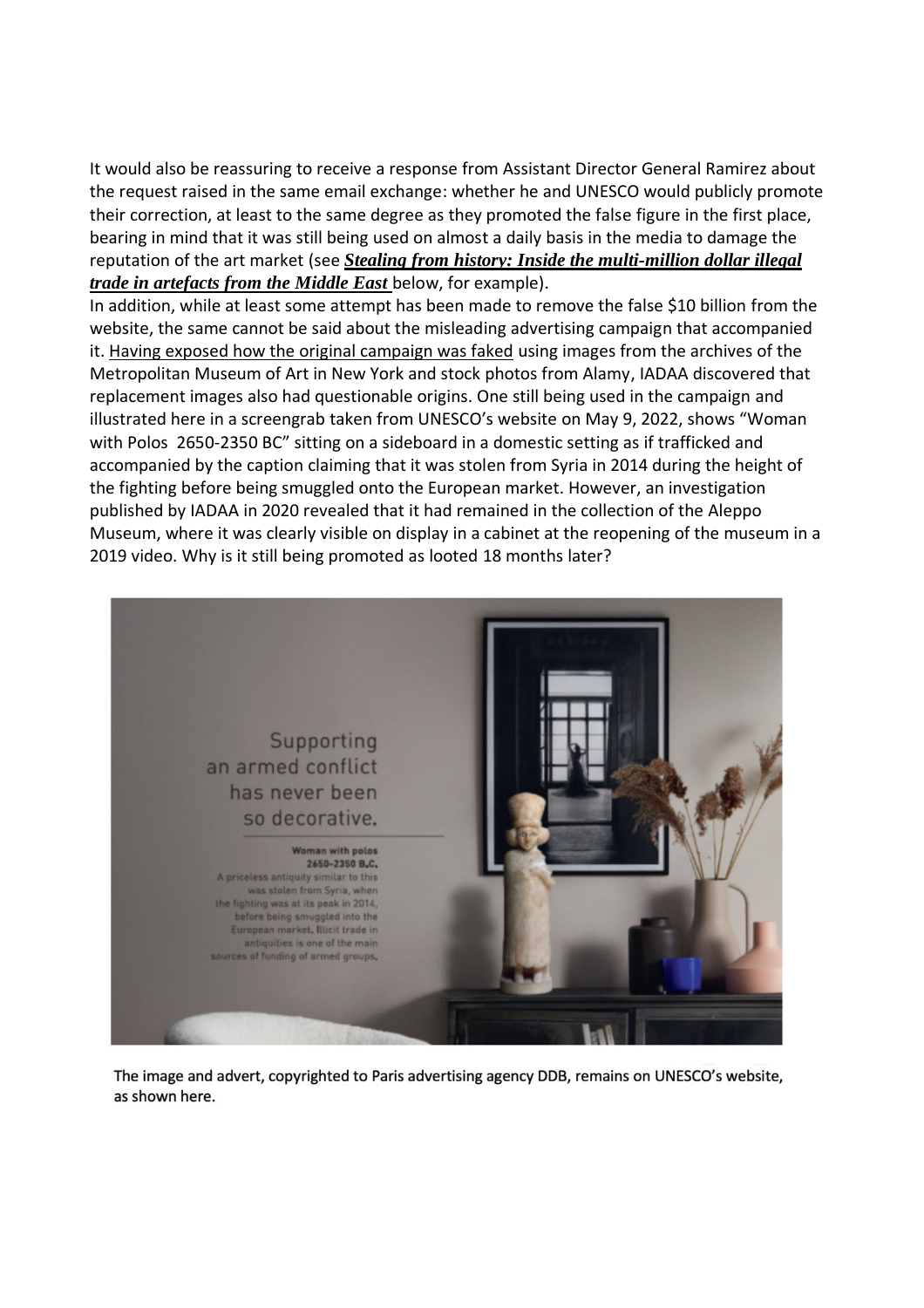*[Priceless Ancient Greek Artifacts](https://greekreporter.com/2022/05/02/ancient-greek-artifacts-looted-ukraine-russia/)  [in Ukraine "Looted by Russia"](https://greekreporter.com/2022/05/02/ancient-greek-artifacts-looted-ukraine-russia/)*

Greek Reporter: May 2: "Officials in Ukraine say that Russia has looted a number of museums and has removed valuable exhibits, including [ancient](https://greekreporter.com/ancient-greece/)  [Greek](https://greekreporter.com/ancient-greece/) gold artifacts given by the Greeks to the Scythians," this report claims.

The loot allegedly includes 198 gold items, from plates and coins to weapons and medals. Greek Culture Minister Lina Mendoni has called for "urgent" measures to protect Ukraine's cultural heritage.



Scythian golden gorytos, 4th century BC. Credit: VoidWanderer, Creative Commons Attribution-Share Alike 4.0/Wikipedia

### *[Roman bust bought at Texas Goodwill for \\$35 reveals history of WWII looting](https://www.jpost.com/j-spot/article-706146)*

Jerusalem Post: May 8: This is interesting because it begins with the unsourced assertion that "20 percent of all art in Europe was appropriated by Nazis in WWII", an astonishing and ridiculous claim.

Nonetheless, the circumstances of this discovery show that the exceptional can still happen: in this case the discovery of a 19-inch high bust dating to the  $1<sup>st</sup>$  century BC, taken from the collection of King Ludwig I of Bavaria, probably by an Allied soldier.

### *[Thirty Pre-Hispanic Artifacts Claimed by Mexico to Be Auctioned in](https://www.artnews.com/art-news/news/thirty-pre-hispanic-artifacts-claimed-by-mexico-to-be-auctioned-in-paris-1234628408/) Paris*

ARTNews: May 11: Another attempt by Mexico to impose its new domestic law on the rest of the world by dubbing artefacts previously traded legally as illicit, but without providing any evidence to show this.

"The auctions promote looting, illicit trafficking and laundering of goods perpetrated by international organized crime; they deprive the pieces of their cultural, historical and symbolic essence, reducing them to simple decorative objects for individuals and giving rise to a counterfeit market," the Mexican government claims in close to hysterical fashion. Perhaps most notable, however, is the failure of the media to question this unwarranted attack on private property. At no point does the article challenge the validity of the Mexican government's claim and propaganda, nor how it can expect to seize back items that have been exported and traded legally over the centuries.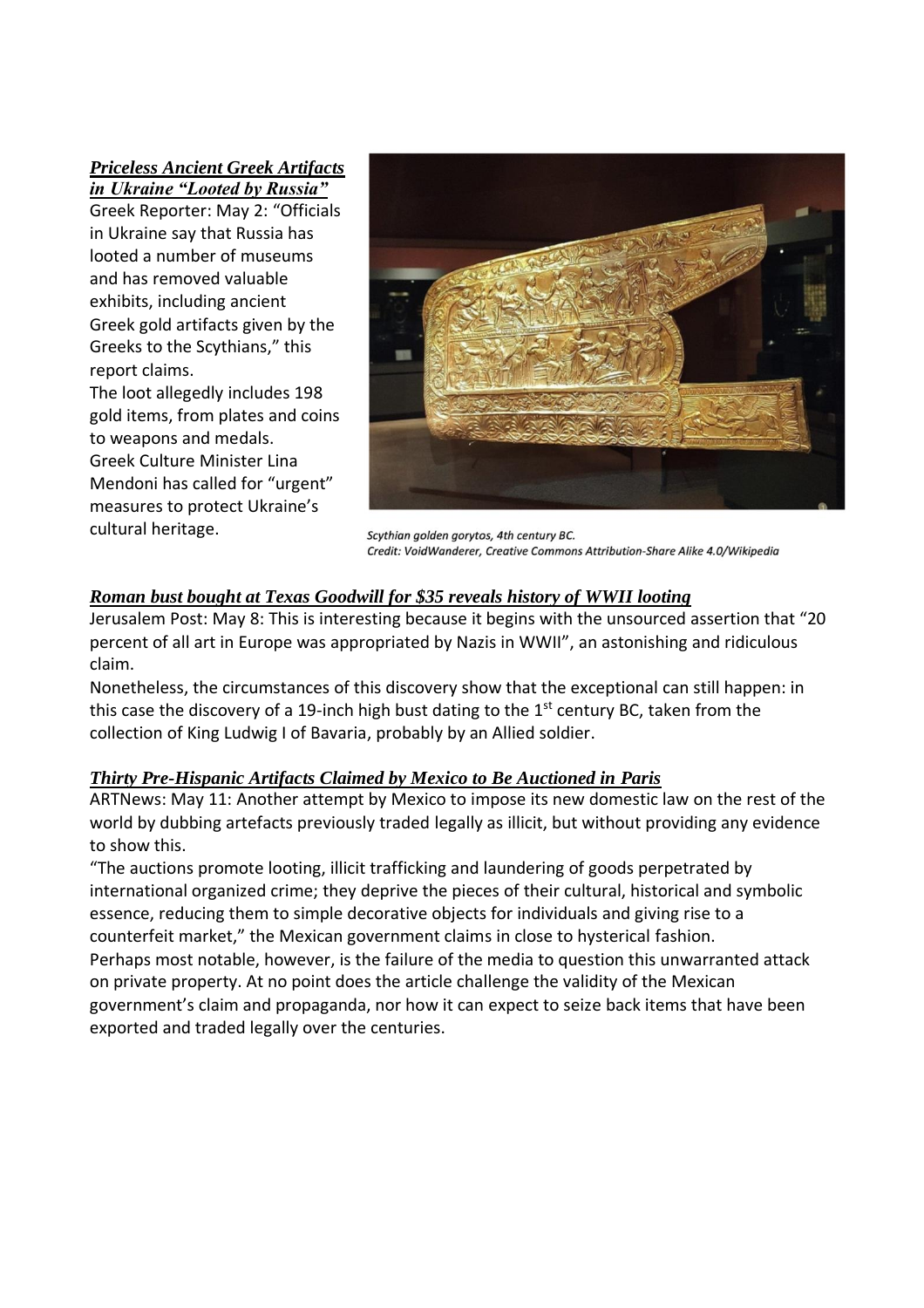### *[Iranian archaeologists against bill permitting trade of artifacts](https://www.i24news.tv/en/news/middle-east/iran-eastern-states/1652275304-iranian-archaeologists-against-bill-permitting-trade-of-artifacts)*

I24News.tv: May 11: Iranian archaeologists have lodged a formal objection to an Iranian parliament draft law to permit a trade in antiquities.

It was reported that 46 out of 290 Iranian MPs proposed the law as the "optimal utilization of ancient objects and treasures".

According to the ISNA news agency, "Lawmakers said they hope to turn Iran into a 'regional center' for antiquities trade, aiming to prevent the 'cheap smuggling of national heritage'." However, the academics protested strongly, writing: "Not only does this plan not prevent the destruction of heritage and unprofessional excavations, but it also legally authorizes looters to destroy our heritage."

## *[Incredibly rare horse brooch found near Sleaford to be housed at The Collection Museum in](https://www.lincolnshireworld.com/heritage-and-retro/heritage/incredibly-rare-horse-brooch-found-near-sleaford-to-be-housed-at-the-collection-museum-in-lincoln-3692013)*

### *[Lincoln](https://www.lincolnshireworld.com/heritage-and-retro/heritage/incredibly-rare-horse-brooch-found-near-sleaford-to-be-housed-at-the-collection-museum-in-lincoln-3692013)*

Lincolnshire World: May 12: The Portable Antiquities has registered another success with the discovery and conservation of this rare Roman brooch. Found near Sleaford, the cast coppery alloy Leasingham Horse Brooch, as it is known, is the first of its kind discovered and dates to 43-410AD. It has now joined The Collection Museum in Lincoln after being unearthed by metal detector Jason Price two years ago.



The Leasingham horse brooch discovered in 2020 by Jason Price. Photo courtesy of the Portable Antiquities Scheme.

### *[Ukrainian Soldiers Discover Archaeological](https://www.artnews.com/art-news/news/ukrainian-soldiers-discover-archeological-treasures-while-digging-defenses-in-port-city-odessa-1234628795/)  [Treasures While Digging Defenses in Port City](https://www.artnews.com/art-news/news/ukrainian-soldiers-discover-archeological-treasures-while-digging-defenses-in-port-city-odessa-1234628795/) Odessa*

ARTNews: May 16: "Ukrainian soldiers discovered a trove of artifacts while digging ditches in anticipation of a Russian strike in the port city Odessa, the Ukrainian military," the Ukraine military has announced. The finds included well-preserved amphorae dating to the 3<sup>rd</sup> and 4<sup>th</sup>



Above: The ancient amphorae discovered in Odessa, Ukraine.COURTESY 126TH TERRITORIAL **DEFENCE** 

centuries when Odessa was a Roman settlement called Odessus.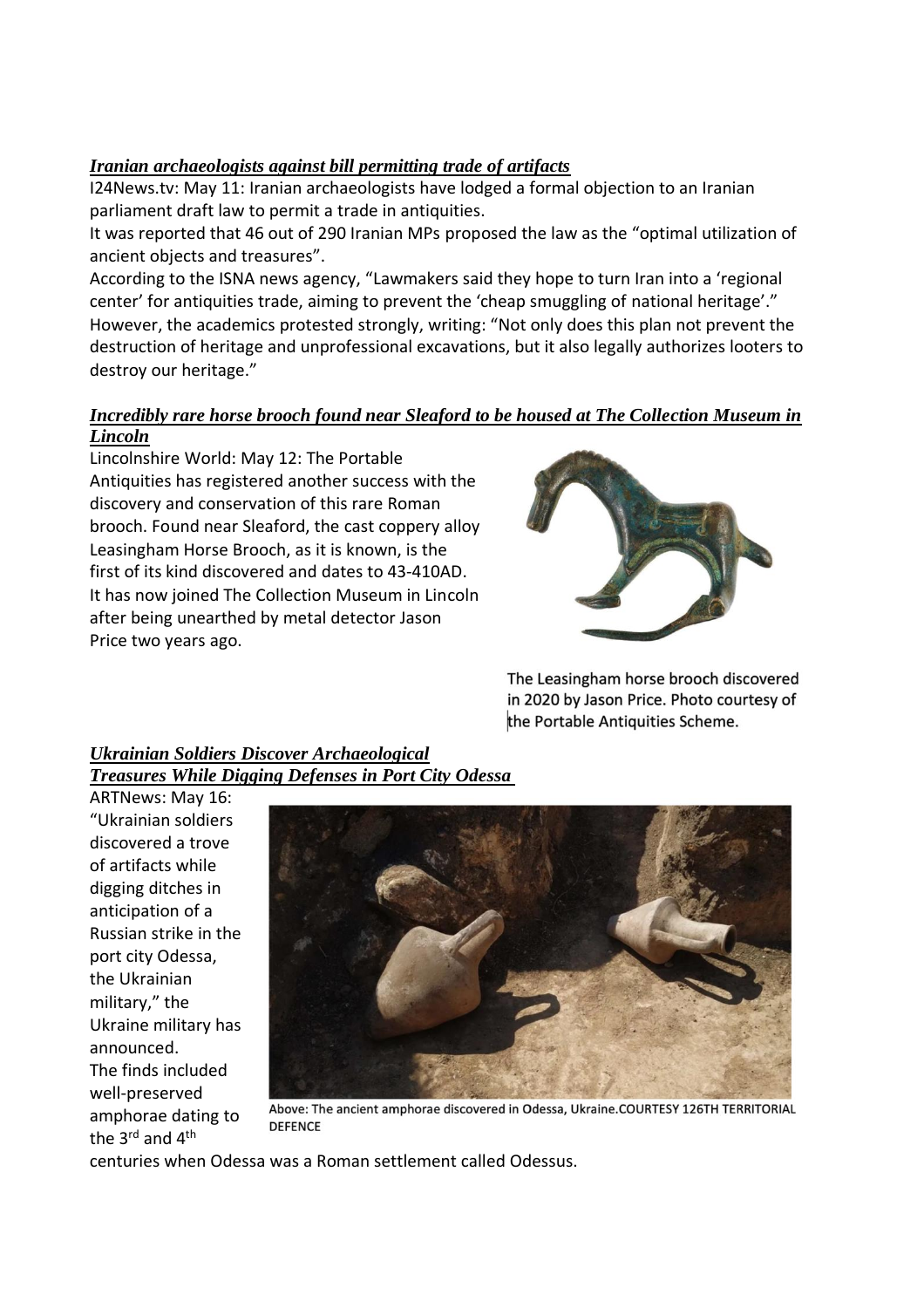### *[Rival elites leave Iraq's rich cultural heritage crumbling](https://www.thenationalnews.com/world/uk-news/2022/05/17/rival-elites-leave-iraqs-rich-cultural-heritage-crumbling/)*

The National News: May 19: Political infighting, lack of cash, looting and the absence of a strong central governing body are putting Iraq's cultural heritage at increasing risk, according to a report from London-based think tank Chatham House.

"All of historic Baghdad is falling apart and that's a political decision," said Dr Mehiyar Kathem, a senior researcher in the history department at University College London and the lead author of the research paper *[Cultural Heritage Predation in Iraq.](https://www.chathamhouse.org/sites/default/files/2022-05/2022-03-24-cultural-heritage-predation-iraq-kathem-robson-tahan_0.pdf)*

"A minister told me that the political parties were more interested in land and its commercial values of that area, and were waiting for it to collapse. It's prime real estate."

According to the report, Iraq's cultural treasures and 15,000 archaeological sites have become a battleground between competing Sunni, Shiite and Kurdish political elites to promote their past and future visions of Iraq.

This begs the question as to what UNESCO will do to ensure that Iraq, as a State Party to the Convention, will fulfil its obligations under the articles of the convention to protect find spots.

### *[1,800 rare coins, artifacts seized from illegal antiquities dealer –](https://www.jpost.com/archaeology/article-707042) watch*

Jerusalem Post: May 19: In what the Post calls "one of the most significant raids in recent times", the Israel Antiquities Authority is said to have seized stolen coins from the Bar Kochba Revolt, the Persian Period, the Second Temple Period and the reign of the Hasmoneans from an illegal antiquities dealer.

"The IAA suspects the man of having traded illegally in antiquities allegedly without a license for a long time, covering his tracks and smuggling thousands of coins from Israel to countries abroad," The paper reports.

### *[Stealing from history: Inside the multi-million dollar illegal trade in artefacts from the Middle](https://www.thenationalnews.com/weekend/2022/05/20/inside-the-multimillion-dollar-illegal-trade-of-artefacts-from-the-middle/)  [East](https://www.thenationalnews.com/weekend/2022/05/20/inside-the-multimillion-dollar-illegal-trade-of-artefacts-from-the-middle/)*

The National (UAE): May 21: Few recent articles have managed to get so much so wrong while promoting propaganda as fact. Even the way it uses the graphic (shown here) to juxtapose misleading figures about crime with the value of the global art market is no more than an example of obfuscation and bias, implying that somehow the two are inextricably linked. As noted by IADAA and others many times before, the [Interpol figure of 854,742 items](https://www.interpol.int/en/News-and-Events/News/2021/Cultural-property-crime-thrives-throughout-pandemic-says-new-INTERPOL-survey) reported as seized in 2020 provides no indication of how many of these seizures were justified and so gives no helpful picture of cultural property crime. As the report also noted, the overwhelming

majority of items seized were listed as library materials (472,933 or 55% of all seizures globally) seized in Europe. (*For a detailed analysis of the Interpol report see the [IADAA](https://iadaa.org/wp-content/uploads/2021/11/10-IADAA-Newsletter-October-2021.pdf)  [Newsletter, October 2021](https://iadaa.org/wp-content/uploads/2021/11/10-IADAA-Newsletter-October-2021.pdf)*)

To list the value of 2020 global art sales under the heading of *Artefacts looting and illegal trade* is little more than an exercise in abject dishonesty and cynicism, which only serves to discredit the article entirely. But that is not all.

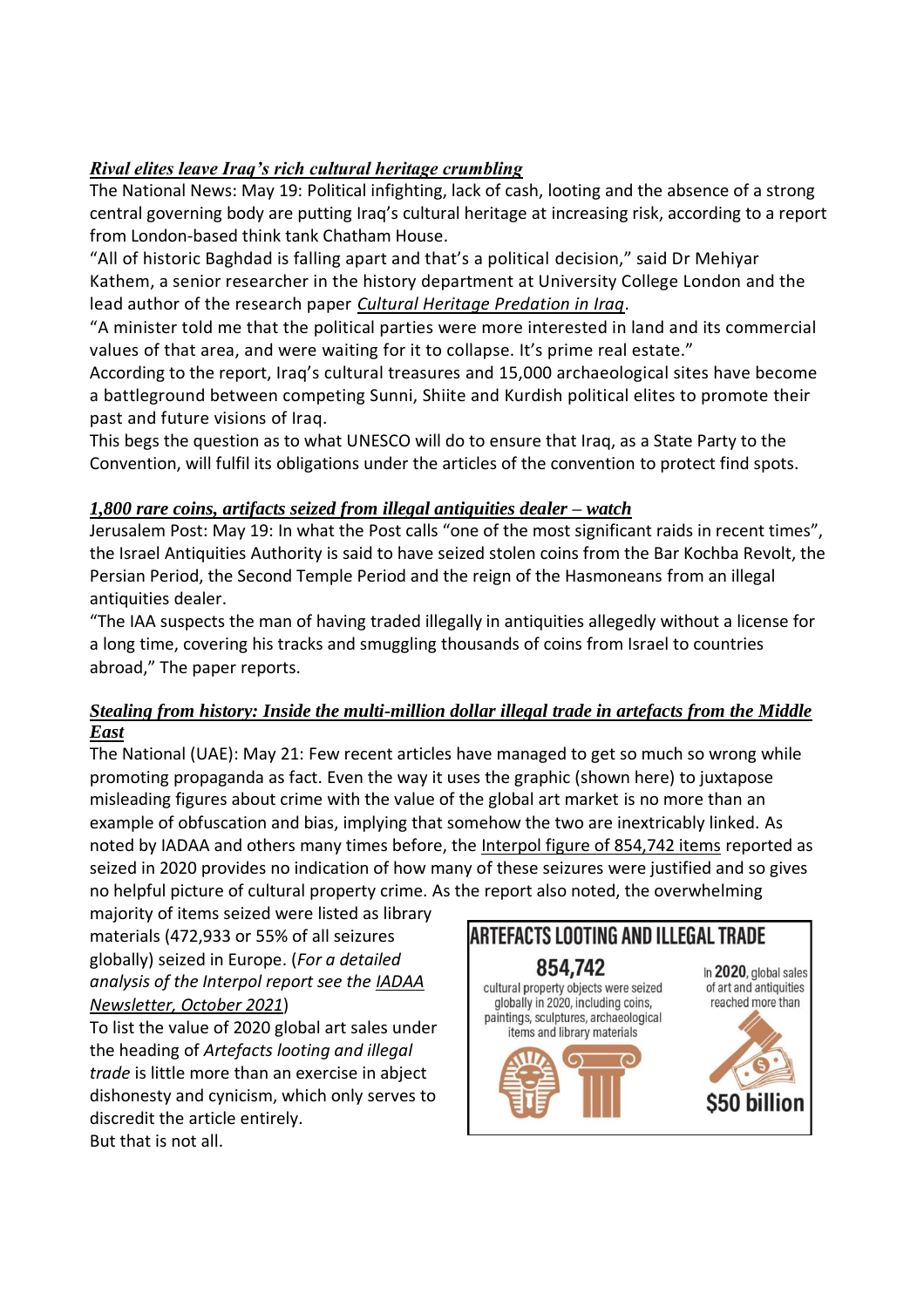Demonstrating that the authors have failed to carry out any proper research, they go on to quote other well-known falsehoods that have long been discredited including:

– "Cultural property trafficking represents the third-largest international criminal activity – surpassed only by drugs and arms dealing".

– "In 2020… experts estimate illegal trafficking of cultural property may separately total up to \$10bn every year – a figure that Interpol says has risen over the past decade". (Another example of why UNESCO should actively publicise its error on this matter.)

– A graphic displaying the bogus \$10 billion claim and also including another false claim: "567,465 illegally taken artefacts seized in 2020 were found in Europe, sourcing them to UNESCO and Interpol when, again, the figure actually refers to the number of items seized, not the number subsequently shown to have been illicit – a figure that has never been given.

Yet again, no attempt is made to distinguish between antiquities – clearly the focus of this antimarket attack – and the wider category of art and cultural property.

Later, the article confounds its own claims, noting: "Figures estimating the annual cost of the illegal antiquities trade vary widely, from hundreds of millions of dollars to billions." All of these estimates have been shown to be little more than wild guestimates or inaccurately sourced. What follows is the usual and predictable attacks on the legitimate market by the Antiquities Coalition, with, finally, some focus on what Egypt is and should be doing itself to protect cultural sites within the country.

Those who say they want to engage meaningfully with the art market should understand that they will not be trusted if they continue to peddle untruths about it. This continuing behaviour simply shows that they are not acting in good faith.

### *[The Bourgogne Tribal Show](https://www.tribal.show/en/)*

This year the show took place from May 19- 22 in Besançeuil, near Cluny, province Saône et Loire, in France.

For the first time, The Tribal Show, with seventeen participants, was enriched with seven ancient art dealers, all members of IADAA.

This international art fair in the countryside, was established in 2014 and is hosted in the beautiful surroundings of ancient farm buildings of the 15th and 18th century, owned by Bruno Mory, a contemporary art dealer.



In 2022 the exhibitions extended to the castle grounds, allowing for more participants.